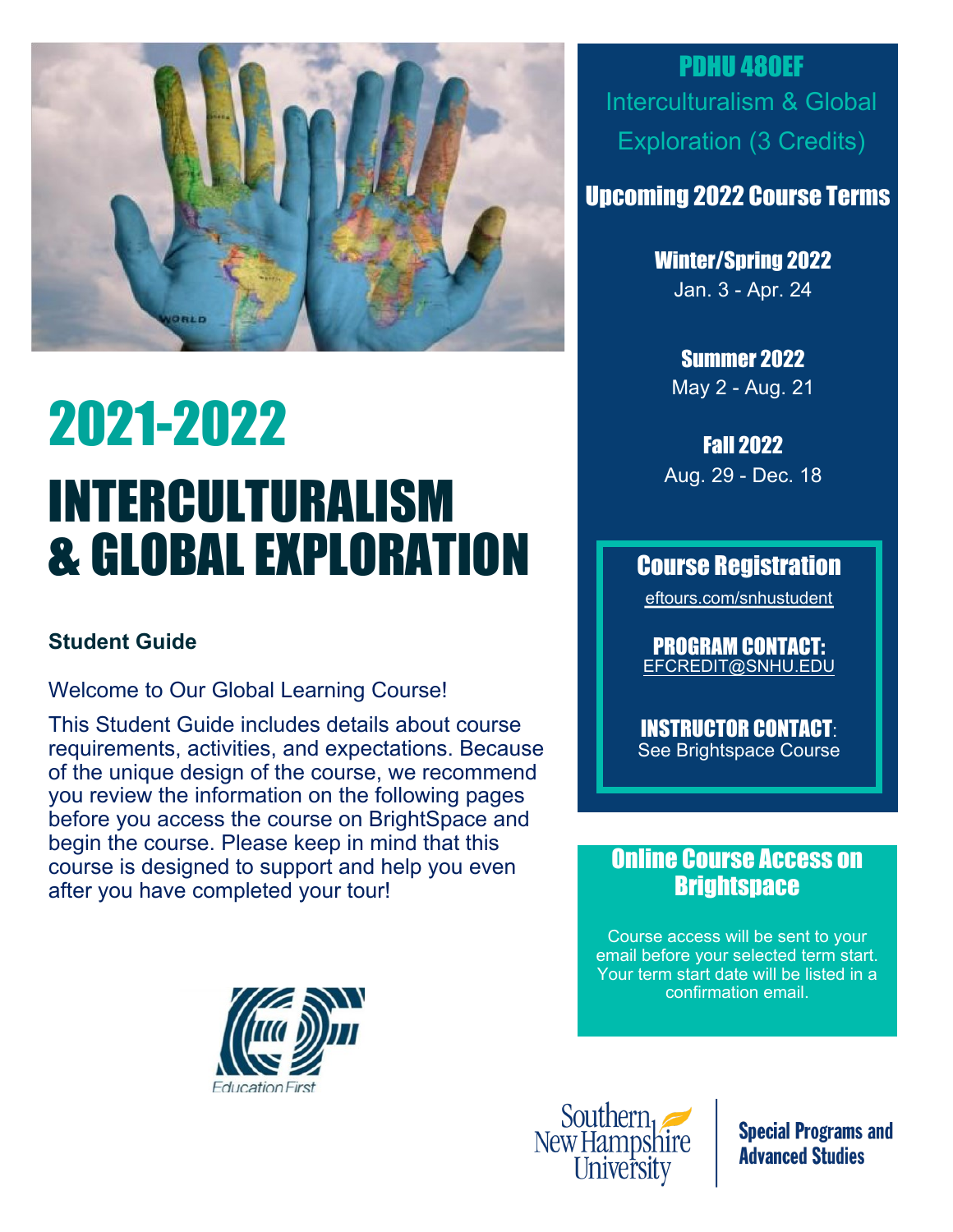

#### **Welcome to PDHU 480EF: Interculturalism & Global Exploration**

This course promotes and develops global awareness, perspectives, and connectedness to increase your overall global competence. Throughout the course you'll complete experiential activities that help you explore your EF tour destinations, challenge your own assumptions, and discover connections between people, places, and cultures. The course's interdisciplinary structure lets you investigate topics related to business, education, culture, government and political science, and many physical and social sciences.

Overall, this course invites you to think about your travel opportunities not only as a sightseer, but also as a learner. It will help you learn more about your tour destinations, consider how interconnected our world has become, and translate what you learn into meaningful actions inspired by your tour experience

**Upon registration, you will be placed into a SNHU Academic Term that aligns with your EF Tour**. Your term must start after you return home from your tour. If you want to take your course at a later date, feel free to request a new term at efcredit@snhu.edu. **Remember, you can't start your course before you depart on tour with EF!** There is no preparatory work that is required before your term start.

We do, however, recommend that you bring a journal to document your experience and take pictures!

#### **How the Course Works**

- 1. The course is divided into two parts—**Interest Activities** and an **Inspired Project**.
- 2. You need to complete 15 total **Interest Activities** before the end of the course
- 3. You will select five activities from three different buckets—that's how you get to 15 total **Interest Activities**! Each bucket has 10 different activities to choose from, so the choice is completely up to you.
- 4. The three buckets of **Interest Activities** look a little different from one another:
	- a. The first bucket—**Self-Guided**—will provide for you an opportunity to submit short answers and responses on your own, and at your own pace. A SNHU instructor will review your work, but we want to see you take the lead!

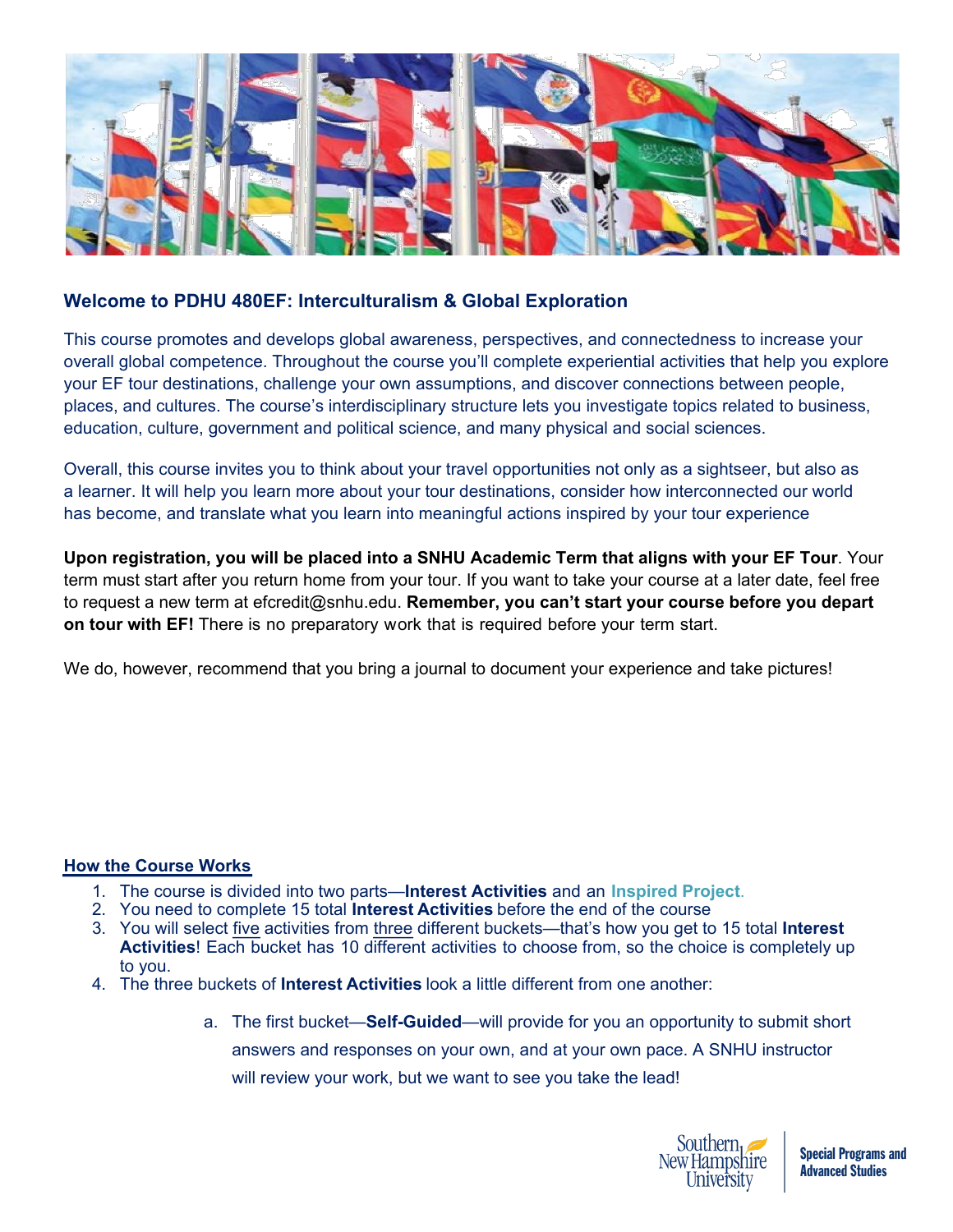- b. The second bucket—**Reflective**—is geared towards defining who you are as a global traveler. Instructors will respond to your submitted activities and encourage you to get to know yourself a little better. They'll make sure to keep you on track!
- c. The third bucket—**In-Depth**—will require you to dive even *deeper* into understanding yourself and the diverse world we live in. Since we think global travel will change you, we're hoping to see you really demonstrate your transformation in this coursework. Your SNHU instructor will carefully review these assignments for demonstration of your growth.

As you begin your Interest Activities, you can choose to start working on what we call an **Inspired Project**, or you can wait closer to the end of the course once you've submitted most of your interest activities. Your Inspired Project is how you demonstrate all the great experiences, knowledge, and transformations you've made throughout your travel and this course.

You have three exciting options to help guide you in choosing an **Inspired Project**:

- **a. Inspired to Share** projects invite you to create something to share your learning and experience with others. It could be a presentation, video, scrapbook, essay, or something else. This should be something that will help others understand what you learned as a result of the Interest Activities and your world travel.
- **b. Inspired to Change** projects are more focused on how you have changed as a result of your tour and what you can do to keep learning more about the world. What is different about you after your tour, and how will you act differently as a result? How will you continue learning about connections between places, people, and cultures? How is your view of the world different than it was before your tour? Like the other project types, you get to decide if you write a paper, make a video, create a presentation, or do something else to showcase how you have been **Inspired to Change**.
- **c. Inspired to Activate** projects focus on how you will take action based on your EF tour experiences and this course. That might mean starting a new school club, organizing cross-cultural discussions in your community, organizing a local volunteer effort, or something else. However your tour inspired you, this type of project is about using that inspiration to engage others for a purpose. Depending on how big the project that you decide to do is, you could (A) do the project and share what you accomplished or (B) create and share a very detailed plan for what you are going to do.